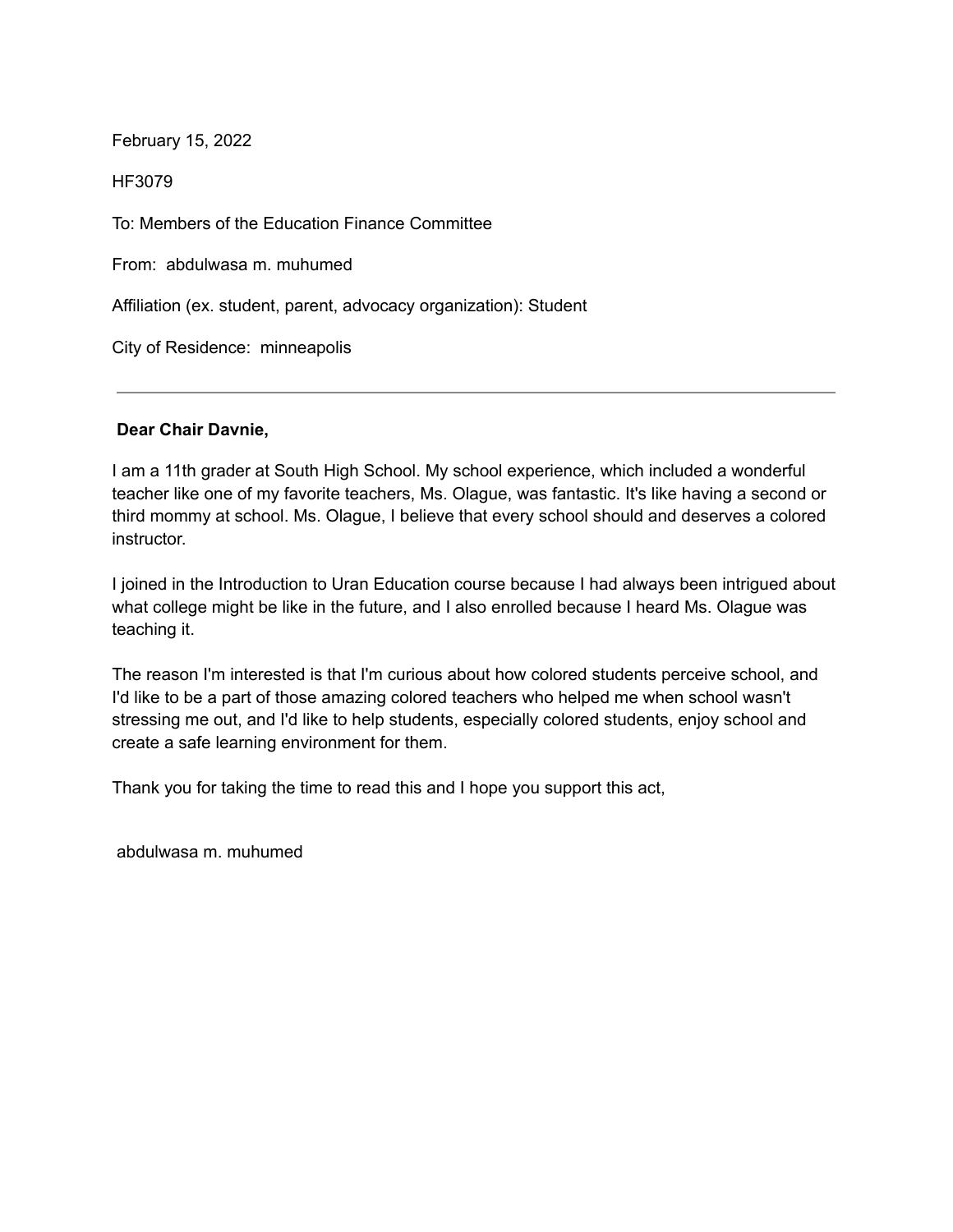HF3079

To: Members of the Education Finance Committee

Abduwahid Mohamed

**Student** 

Minneapolis

*Dear Chair Davnie*

I am a junior at south High School. I think I only had 2 teachers of color in my life and my experience with them was good. When you see a teacher who looks just like you, it is more comfortable and it makes students want to come to school. I think we should have more teachers of color in our schools.I enrolled in this class because I want to learn about different cultures. I am interested in becoming a teacher because I like to teach and I want students of color to see a teacher that looks just like them. Now I am learning about BLM in school. I am glad that I am in this class. Please support this act.

Abduwahid Mohamed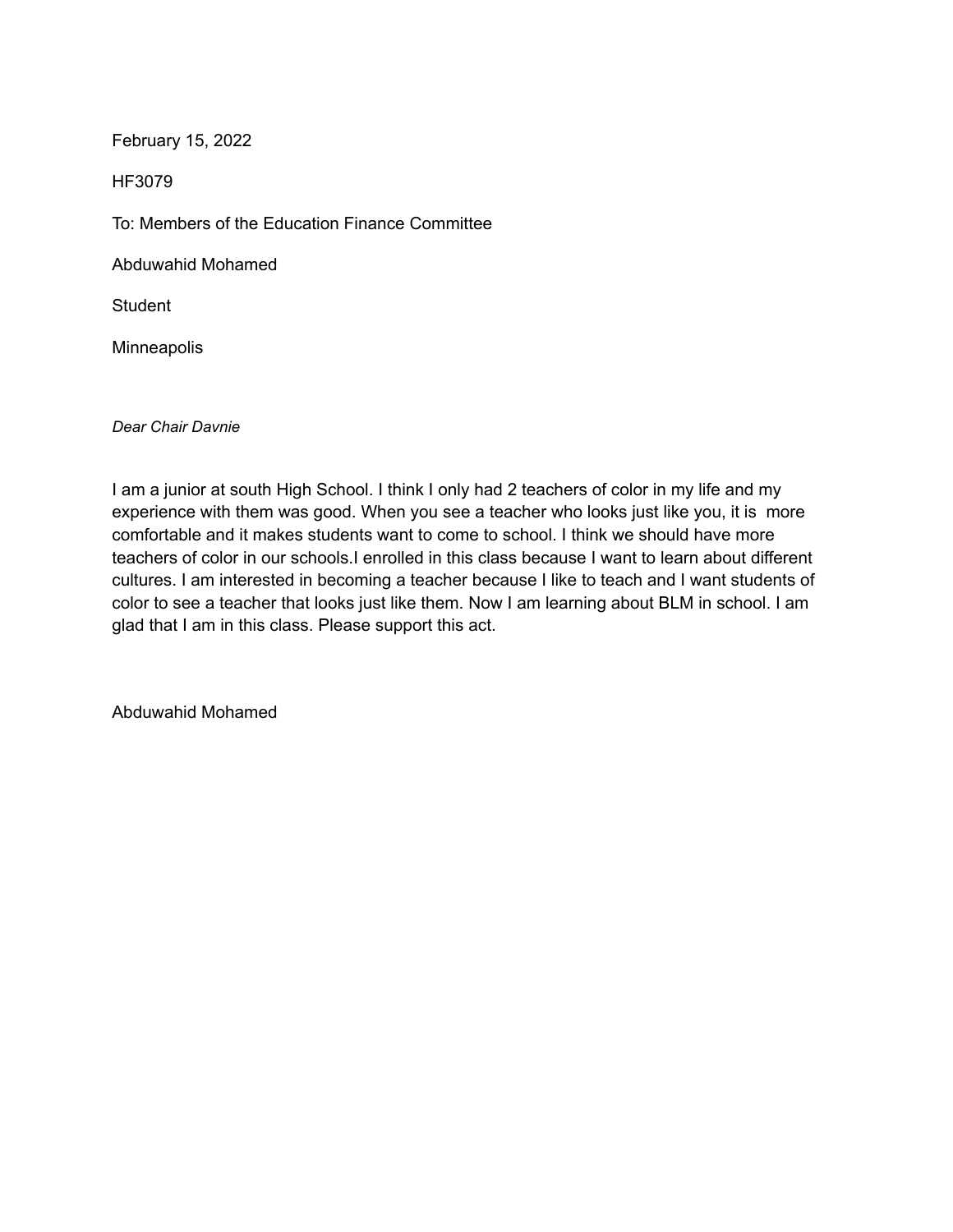HF3079

To: Members of the Education Finance Committee

From: Ajulu Otong

Affiliation (student):

City of Residence: Minneapolis

Dear Chairman Davnie,

My name is Ajulu and I am a senior at South High in Minneapolis. Going to school I never really experienced having a teacher of color, only about 4 teachers so far that were a person of color. During my elementary-middle school I only got to experience having a black teacher and that was only in first grade. When I was younger I didn't go to a public school , I went to a private school. Every teacher was a white female and one white male teacher. I personally felt I didn't get the right education that I wanted to get. It was the same history circulamn about a white person that everybody learned about. I wanted to learn more about people of colors, certain events, certain wars. I wanted to get into depth with powerful activists and so much more.

Once I reached high school I had all white teachers until my sophomore,junior, and senior year I had one teacher of color per year. When I had a teacher of color I personally felt a little more engaged in my class and started to talk more. The problem is not just the diversity with teachers but it's also within the classroom especially when you're taking challenging courses. I was enrolled into AP Statistics. I was the only African American woman in that class. Everybody was full white. If there is no diversity in higher level classes, what's the point of joining if you feel like you're not heard ? So therefore I dropped it , it was a challenging class for me. If there were more teachers of color students could rely on their teachers and feel more comfortable throughout the class.

Once I joined Intro to Urban Ed. I personally didn't know about this class until my teacher encouraged me to take it. I wanted to challenge myself especially since this is a college course. But I really like how this class talks about racism and people of color. I felt this is the right education that I was missing throughout my years.I'm personally not interested in becoming a teacher but I would like to focus more on the criminal justice system and become a lawyer. But this class helps me learn how to get involved and learn more about society even more and get a better understanding .

Currently, we are in the unit of Black Lives Matter. As a class, we just finished watching the 13th a documentary film about how society is and was throughout the time. Although I've watched this film before I learned so much especially when it came to our prison system. Throughout the year I saw how our prisons instantly increase over time. There was a lot of data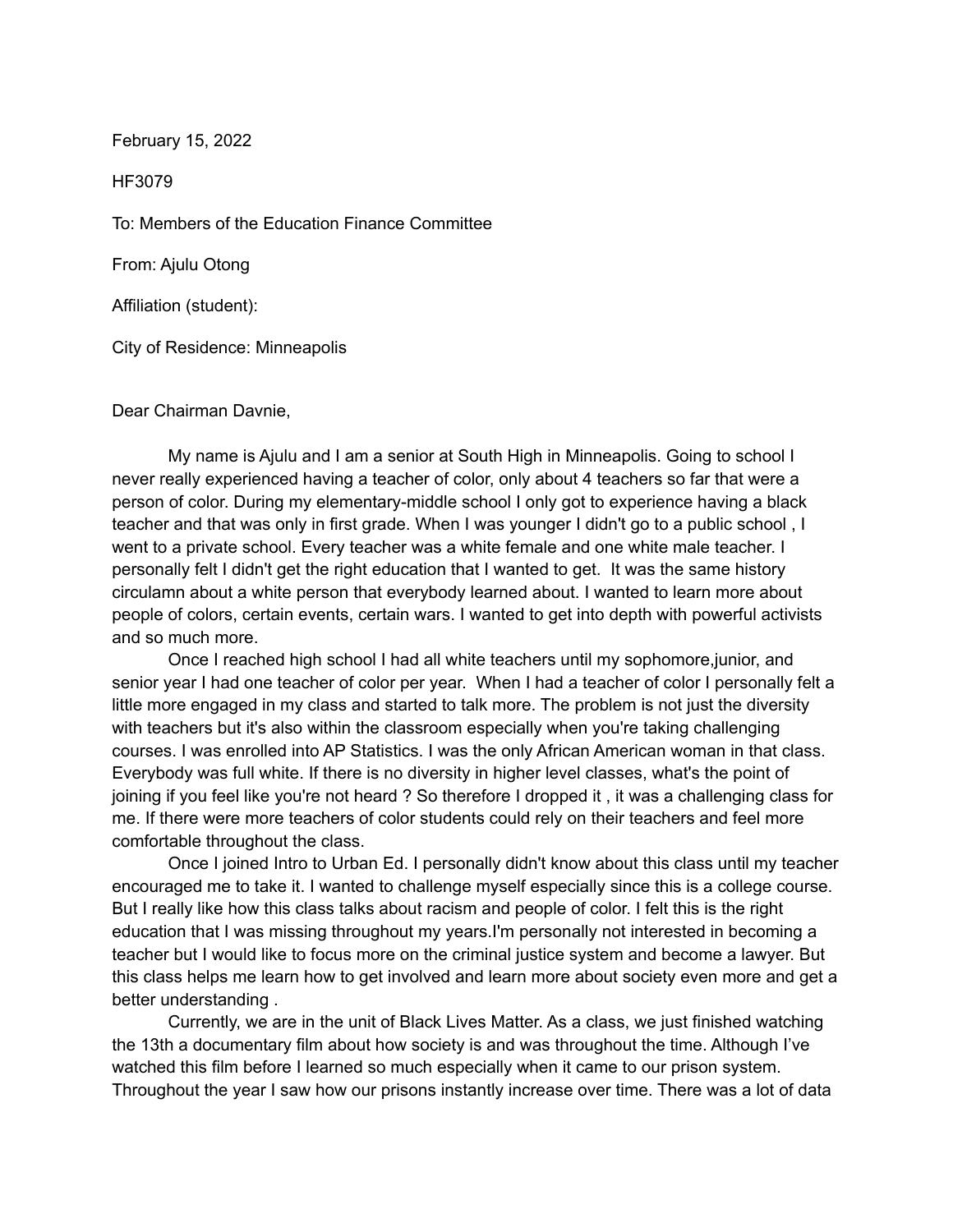and facts that I personally didn't know. One that I personally stuck on to me is how 1 in 3 black people is most likely to be in jail. That's insane. The film showed a lot of generation trauma that is still going on today. We need more people of color as teachers. Originally we had more black people as teachers before white people integrated schools. We need to bring that back, we need to bring BIPOC into our school for a better future for the teachers and for the students. We need to stop criminalizing and adultifying our black students. I wouldn't have learned this if it weren't for my Intro to Urban Ed class.

Ajulu Otong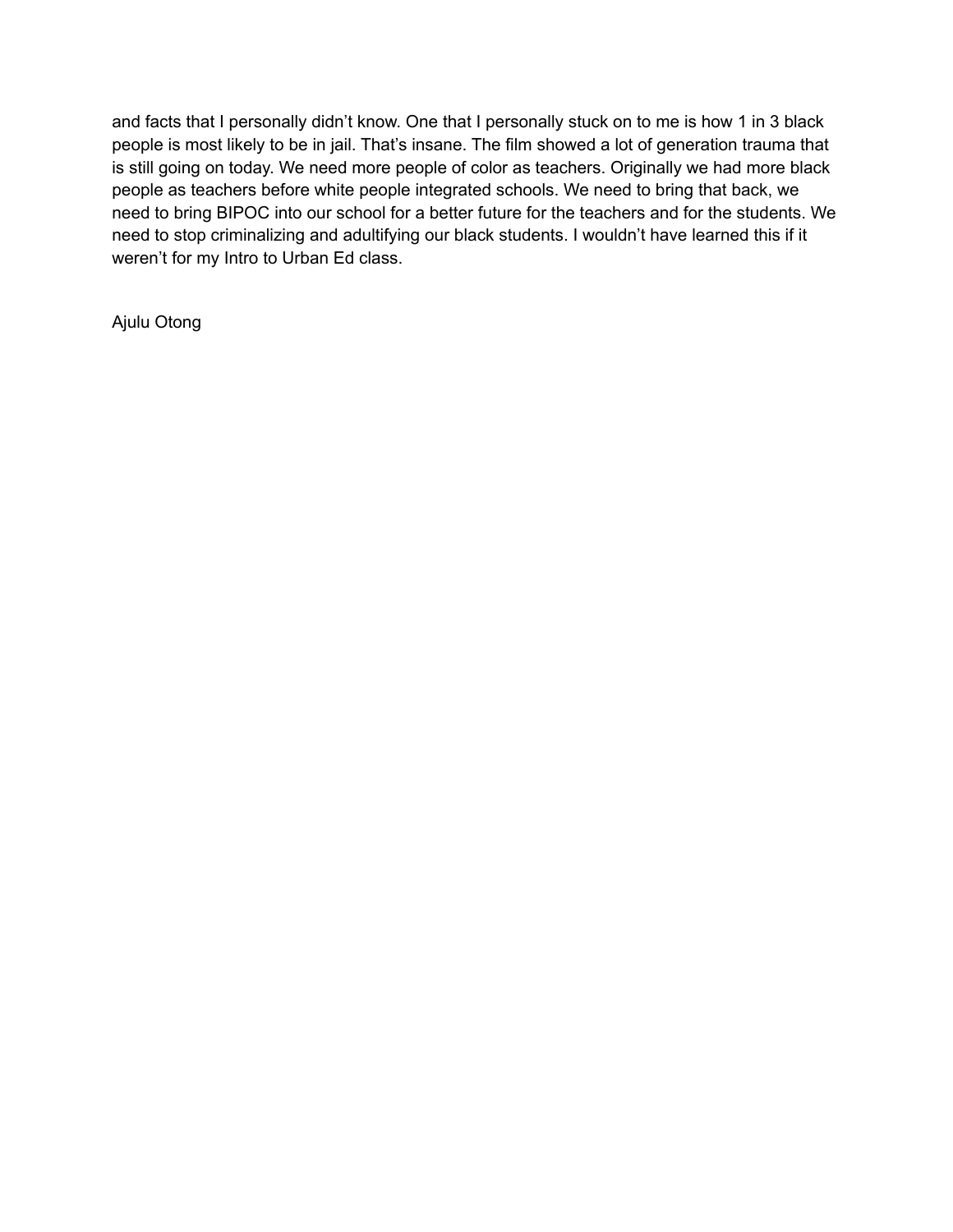February 15, 2022 HF3079 To: Members of the Education Finance Committee From: Angelica Torralba-Olague Affiliation: Education Pathway Teacher & Coordinator City of Residence: Apple Valley, MN

Mr Chair Davnie and Members,

My name is Angelica Torralba-Olague and I'm the Education Pathway Teacher and Coordinator at South High School. This time last year I testified at the hearing of the Increase Teachers of Color Act in Chair Davnie's Education Finance Committee. I had a couple of students who were also interested in [sharing their story at](https://youtu.be/GhmZycfyA68) the [hearing](https://youtu.be/GhmZycfyA68). Their voices were heard and we were able to get our Education Pathway program up and running at our school. In Fall 2021, 47 students were interested in our program and registered to take the prerequisite class called Introduction to Urban Education. This is a dual enrollment high school & college credit class through Minneapolis College and South High School. 88% of the students are BIPOC in the course; 30% of which are American Indian students. In October 2021, we applied for the Grow Your Own grant. We knew that in addition to the coursework to prepare students to become future educators, we also need wrap-around services such as academic support and social emotional check-ins. Students coming back to in-person learning in the middle of the pandemic has been challenging for students' mental health and social emotional wellness. It is not enough to recruit students to take the college credit courses to become a teacher, but we also need to provide these supportive activities and check-ins to retain them as well. It is even more meaningful for our students to get that support from teachers who identify as Black, American Indian and other teachers of color, because they have faced the same Racial Battle Fatigue and other similar challenges as a person of color in a school system. The Grow Your Own grant has provided this opportunity to do just that.

In addition, as part of the Grow Your Own grant, we will offer four additional concurrent enrollment courses as part of the students receiving an Education Certificate (Introduction to Special Education, Multicultural Education, Technology for Educators and Introduction to Ethnic Studies) in the 2022-2023 school year. Students will have internship opportunities at Folwell and Anishinabe Academy schools where South High students will be implementing what they learned from the courses and work with elementary students for two days a week.

We are excited for this opportunity for our Future Educators to have this opportunity - and it was due to the Grow Your Own grant and advocacy from BIPOC students and teachers/staff. I hope more high schools throughout the city would have the opportunity to have an Education Pathway for their students. We are living at a time where many BIPOC students are wanting to unlearn and relearn the history of education and why inequities and opportunity gaps persist in the first place. Our Education Pathway program at South High does just this. It is a balance of in class work where we read scholarly articles, learn from guest speakers from the community, and have socratic seminars for students to share the wealth of their perspectives and how they experience the world. In the same time, students have practical experiences going into elementary schools like Folwell which is only four blocks away and Anishinabe Academy, one of the best practice site for American Indian students in Minneapolis, which has been important for the All Nation students in our Education Pathway program who formerly attended that school when they were in Elementary.

I thank you for supporting the Grow Your Own grants and Increase Teachers of Color Act in the past - and I hope it continues for more years to come.

Thank you, Angelica Torralba-Olague Education Pathway Teacher & Coordinator, South High School, Minneapolis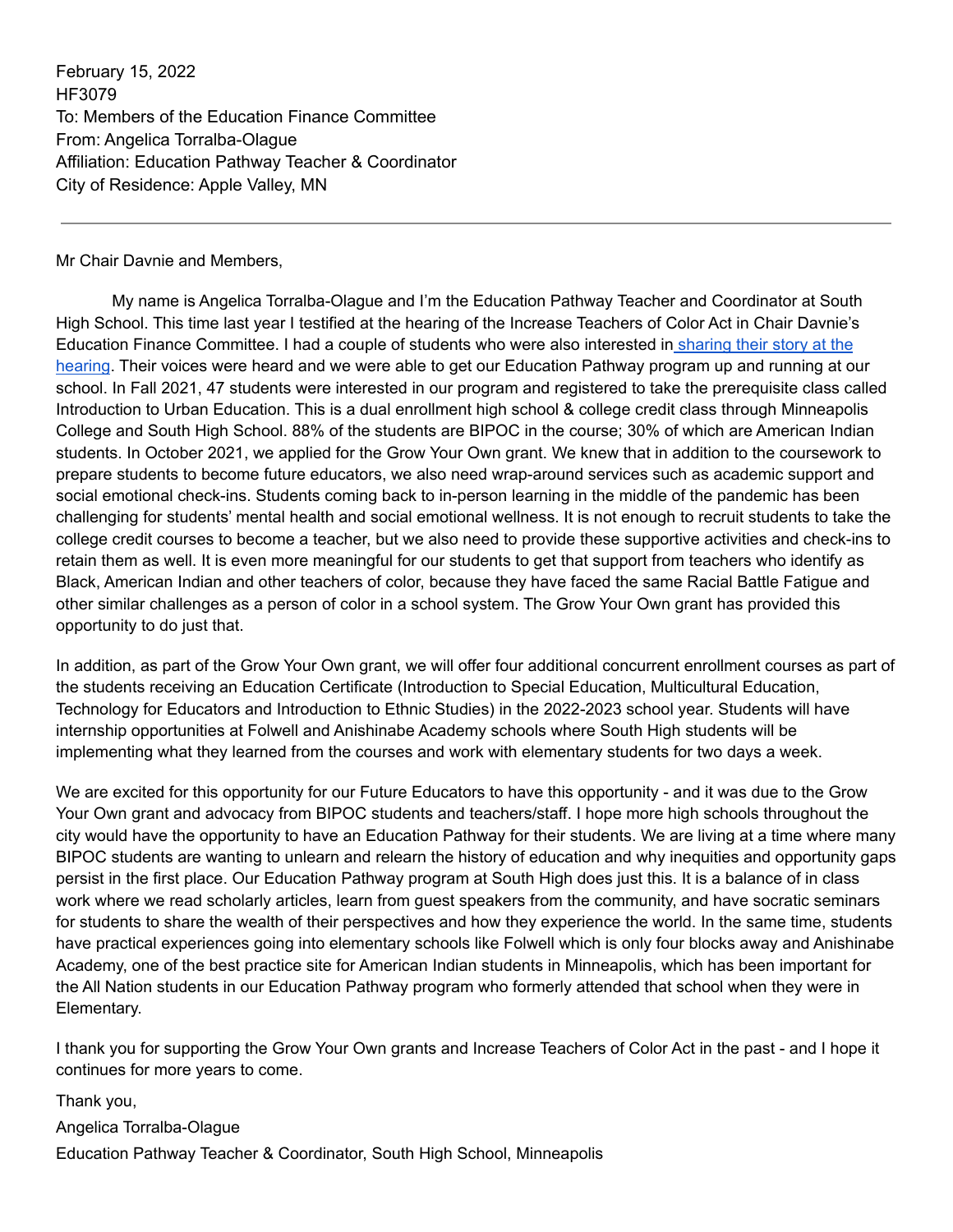February 15, 2022 HF3079 To: Members of the Education Finance Committee From: Edna Affiliation (ex. student, parent, advocacy organization): Student City of Residence: Minneapolis Dear Chair Davnie,

My name is Edna and I am a senior at South. My experience with teachers of color has had a positive impact on me. They created a space for me to feel belonged. Without teachers of color, I feel less comfortable and I don't feel understood. I enrolled in the Intro to Urban Education course because I am interested in the field of education and become an English or History teacher. I also wanted to learn more about what things I will face teaching in the future. The lack of diverse teachers in the schools I have attended has inspired me to become an educator. Students in diverse communities need to get educators that represent them. This will create a positive impact on their learning. As a future educator, it is my responsibility to be supportive and create a place where everyone can belong. The few teachers of color I had throughout my education made an impact on me that furthered my education. In this course, I am learning about how the system created affects people and other underrepresented groups the most. We have learned about stories of people who have survived or were mistreated by the system.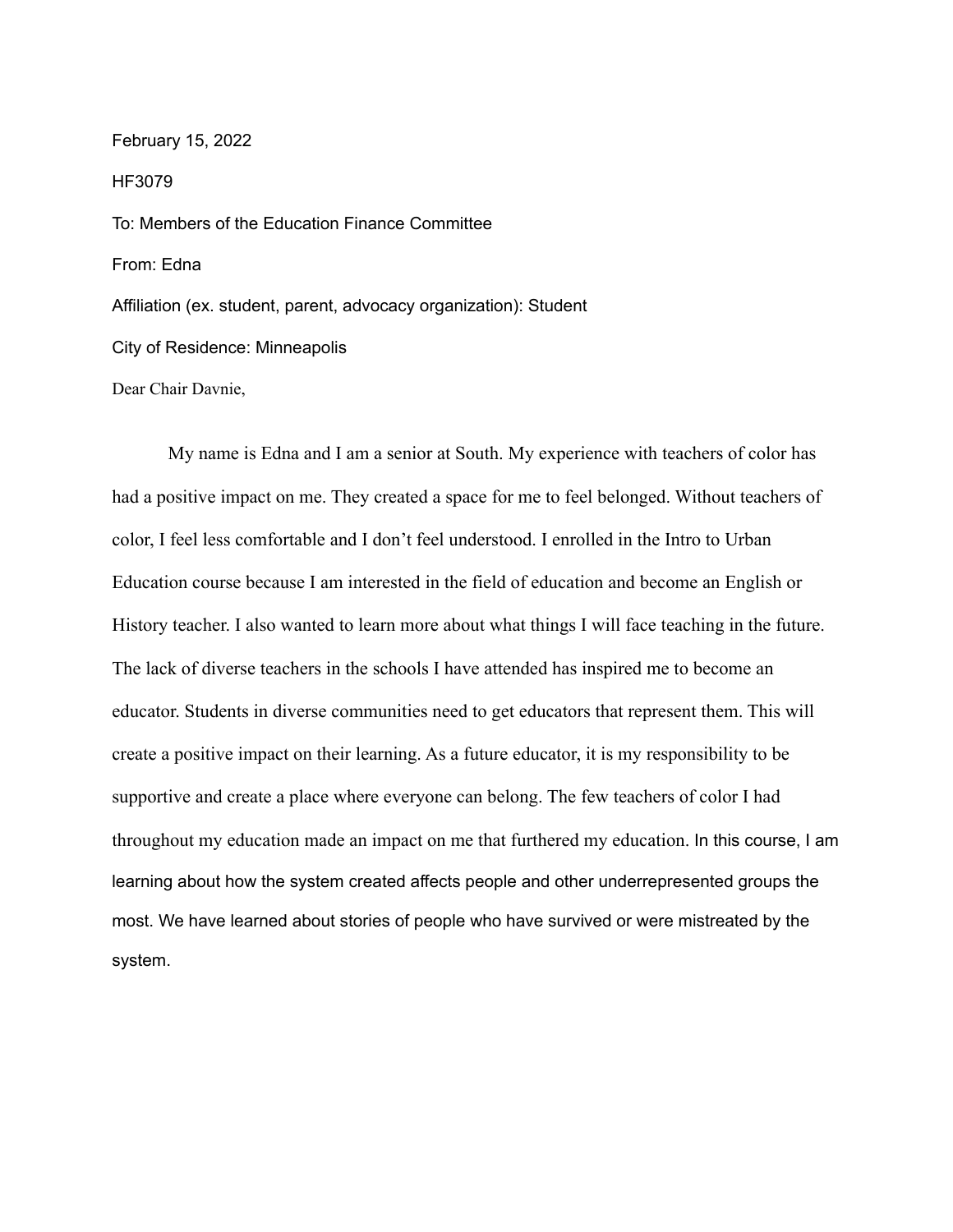HF3079

To: Members of the Education Finance Committee

Hawi Emeru

Student

Minneapolis MN

Dear Chair DaVnie

I am a junior at South High School. My experience in school with teachers of color is refreshing. When a teacher is well educated about my culture or is of color it is easy to communicate because of the understanding of daily life experience. I enrolled in Urban education to learn more about the history of my people in this land. I grew up in Ethiopia protected from the truth of what happens in the U.S when you are a black person until I moved here when I was 10years old. I have seen racism and been built to it until my teachers spoke of it for a little while. Now I get to learn the full history of trauma and survivince of people of color and Native Americans. I haven't settled on a career. I want to pursue but I plan to use what I've learned to educate others. Right now I am learning about racism and the history of my peoples sufferings on this land and how it continues until this day in different forms and how it exists in schools. I hope more schools offer programs like the Education Pathway so we can prepare more future teachers.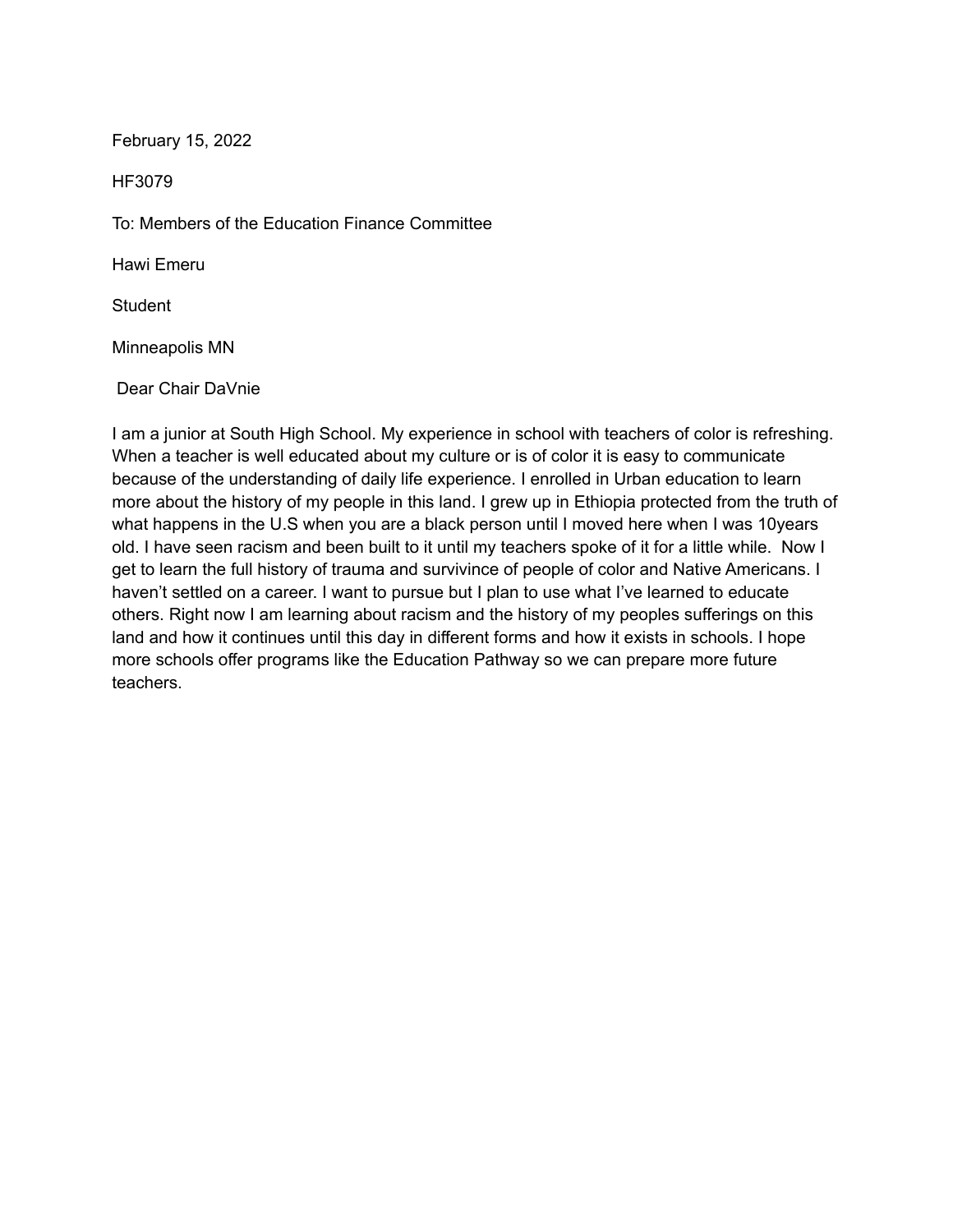February 15, 2022 HF3079 To: Members of the Education Finance Committee From: Hopa Stevens Affiliation : Student City of Residence: New Hope

### Dear Chair Davnie

In my 13 years of school I have been very lucky to have quite a few teachers of color, and more specifically indigenous teachers. I have almost always gone to schools where there was a certain program for the native students, whether that was a native american charter school or the program that i'm in today at South High, All Nations. This has had a very good impact on me, because the teacher can understand where I come from. They know my culture, my family, my history, and most importantly, my trauma. In these programs I never had to assimilate myself, and hold myself to these standards. My teachers and classmates always took me for where I was at, because we could all understand each other. Although I've spent most of my school years in these programs, there were also a few years where I wasn't in the programs, once in 3rd to 4th grade and for one semester in 7th grade. In these schools I did have to assimilate a bit. At a young age I didn't realize that was what I was doing. I wouldn't even think I was any different from my teachers and classmates, but once I was older it was completely different. I knew I was different from everyone else, and I knew I didn't belong. I don't think having non-POC teachers at the time had that much of a negative effect on me, they just couldn't understand me and help me the way I needed to be helped.

I enrolled in the Introduction to Urban Education course because it seemed very interesting to me and stood out. Ethnic studies has always been important and interesting to me, and although I don't plan on being a teacher, the school system is something that I think needs a lot of fixing if we want ALL of our students to succeed.

In this class we have learned a lot about indigenous studies, the school system, black lives matter at school, even race and identity. These are also one of the main reasons for joining this class. These things aren't talked about alot.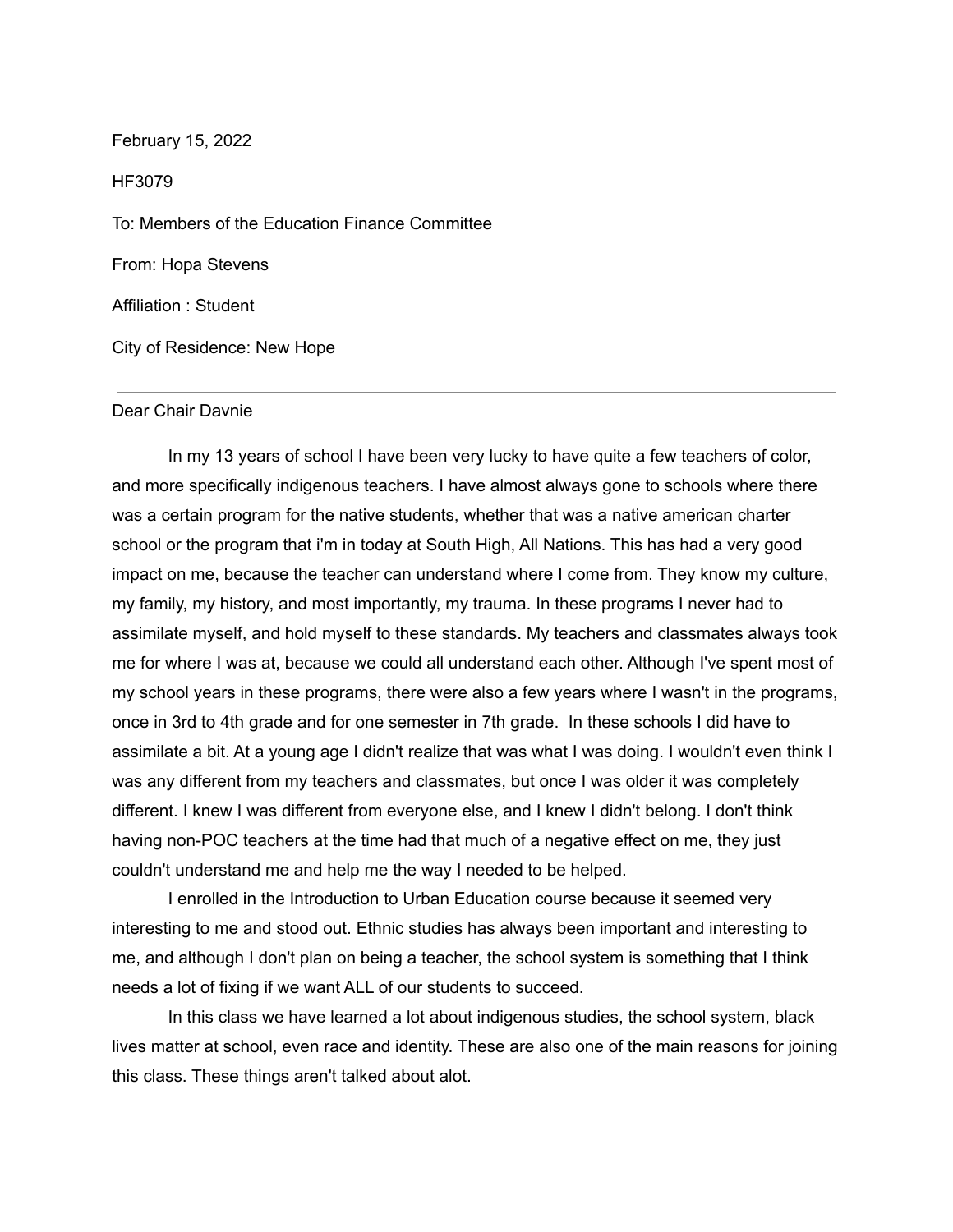I hope this letter articulates the need for more teachers of color, and to have more programs like Education Pathway for students to learn more about the inequities that exist in the school system.

Hopa Stevens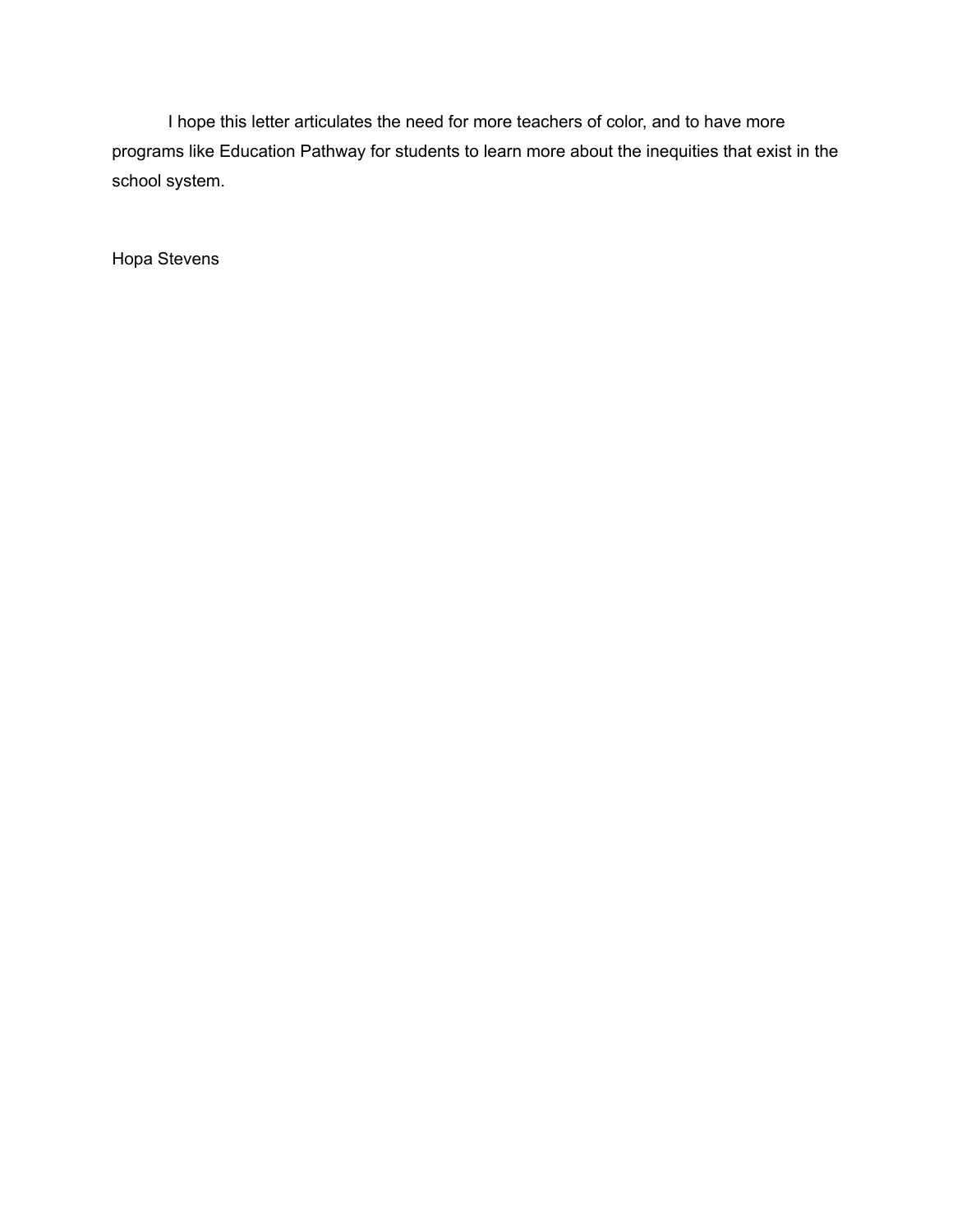

Regarding Bill Number: HF3079 To: Members of the Education Finance Committee From: Steve Thomas, Superintendent, Buttterfield-Odin School Affiliation: School District Superintendent; Applicant for the Grow Your Own Grant City of Residence: Butterfield, MN

This is a letter in support of more funds to be provided for schools such as ours to be able to receive grant funding through the Grow Your Own Grant.

- Our small school of just over 200 students has well over 68% of our students who are Latinx.
- Many have just arrived recently from Guatemala and neighboring South and Central American countries.
- Many have a limited English speaking ability.
- Soon after I arrived at Buttterfield-Odin, I was visiting one of our classrooms and asked a young man near me a question. He smiled, but looked puzzled. I asked again. I received the same response. A student near us said, "Mr. Thomas, he doesn't speak English. He does not know what you are saying." We are doing what we can to increase our EL staff, however, the best way is to encourage one or more of our students or one or more of our community members to become teachers.
- We applied for the GYO grant last year and did not receive funding due to lack of funding. We sincerely need the funding to begin this program of "Growing our Own" and are hopeful you can see your way to increase the available funds so that might happen this year.
- We have several high school students who are interested in becoming teachers at our school, but none have anything close to the financial resources to make that happen. The same is true of several community members/parents. This grant funding would be a life saver for these individuals, as to our school district.
- We are hopeful you will see the benefit of adding more dollars to this extremely important funding source to help our many students of color.

Thank you for your consideration!

Steve Thomas, Superintendent Buttterfield-Odin School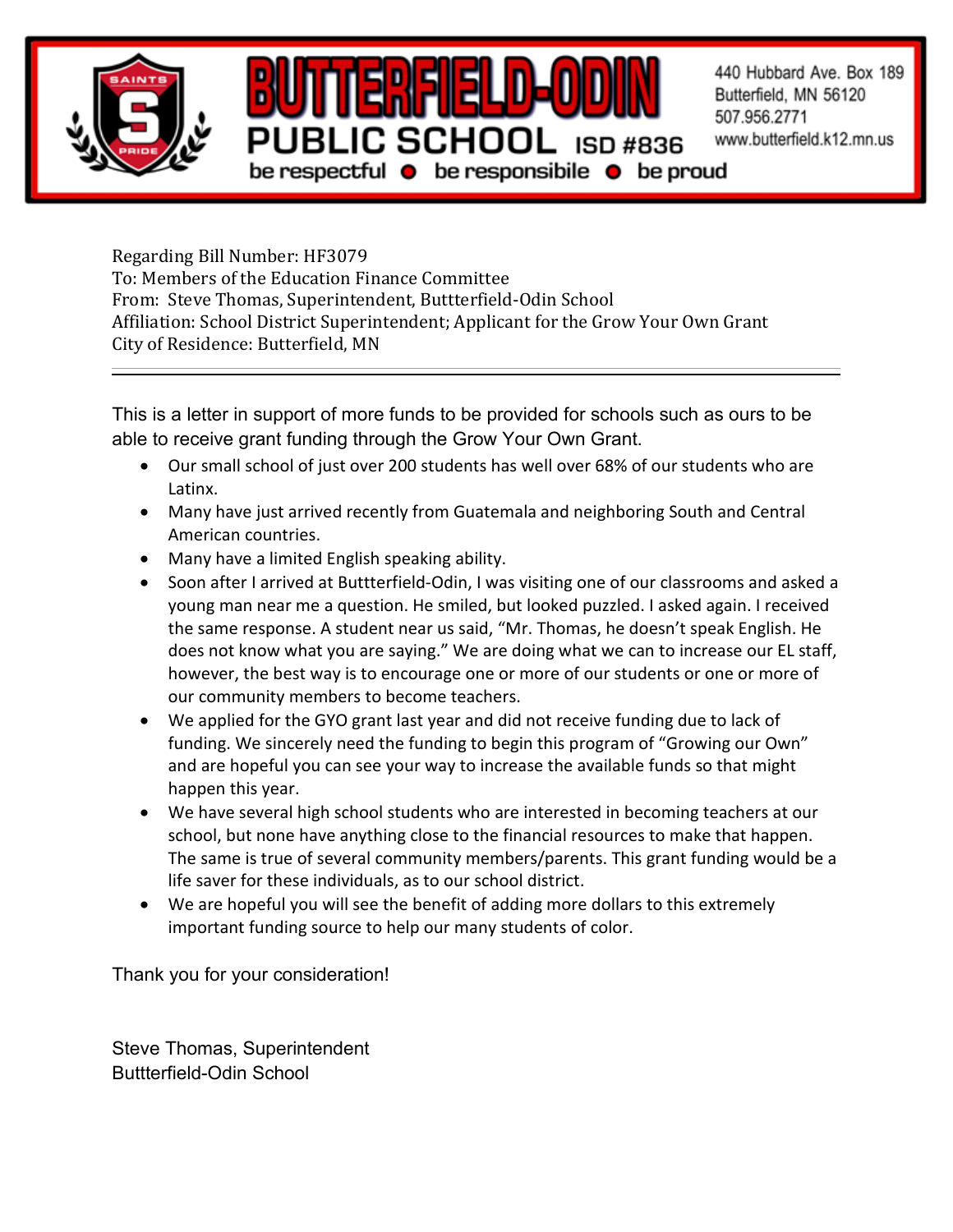HF3079

To: Members of the Education Finance Committee

From: Mary Hendrickson

Affiliation (ex. student, parent, advocacy organization): Student

City of Residence: Minneapolis

### Dear Chair Davnie

My name is Mary and I am a senior at South High School. I have had very few teachers of color, but they all left a big impact on me. Being white and being taught by white teachers, you get a very narrow view of life. My teachers of color challenged me to think critically about race and my race, and have an insight that none of my white teachers have. This is important to me as a white person, but I can't imagine how impactful it would be for a student of color who sees so few teachers, if any, that look like them.

I took Intro to Urban Education because I wanted to learn more about antiracism in schools, and how to teach students of color as a white person. I won't have the unique insights teachers of color have, but as a future teacher I need to be informed about race, because I don't want to perpetuate a system that promotes inequities and puts students in color in danger and at a disadvantage to their white peers.

I am interested in becoming a teacher because education is such an important tool for future success. I specifically want to become an art teacher because art is a strong way to connect with your emotions and feelings, while also expressing your creativity and ideas. Art is a beautiful thing and I want to inspire future students to love it as well.

In this class we have learned about the history of education in the U.S.A, specifically about boarding schools. We have also learned about the different kinds of racism there is, how to solve issues in the school and now we are learning about Black history in this country and within education; specifically the school to prison pipeline and mass incarceration. This class has taught me to be a better critical thinker and to think about different perspectives within education and in all aspects of life. This course has helped me become a better friend to my friends of color, and will help me become a better teacher. This class will benefit many other students regardless of their race or if they live in an urban environment.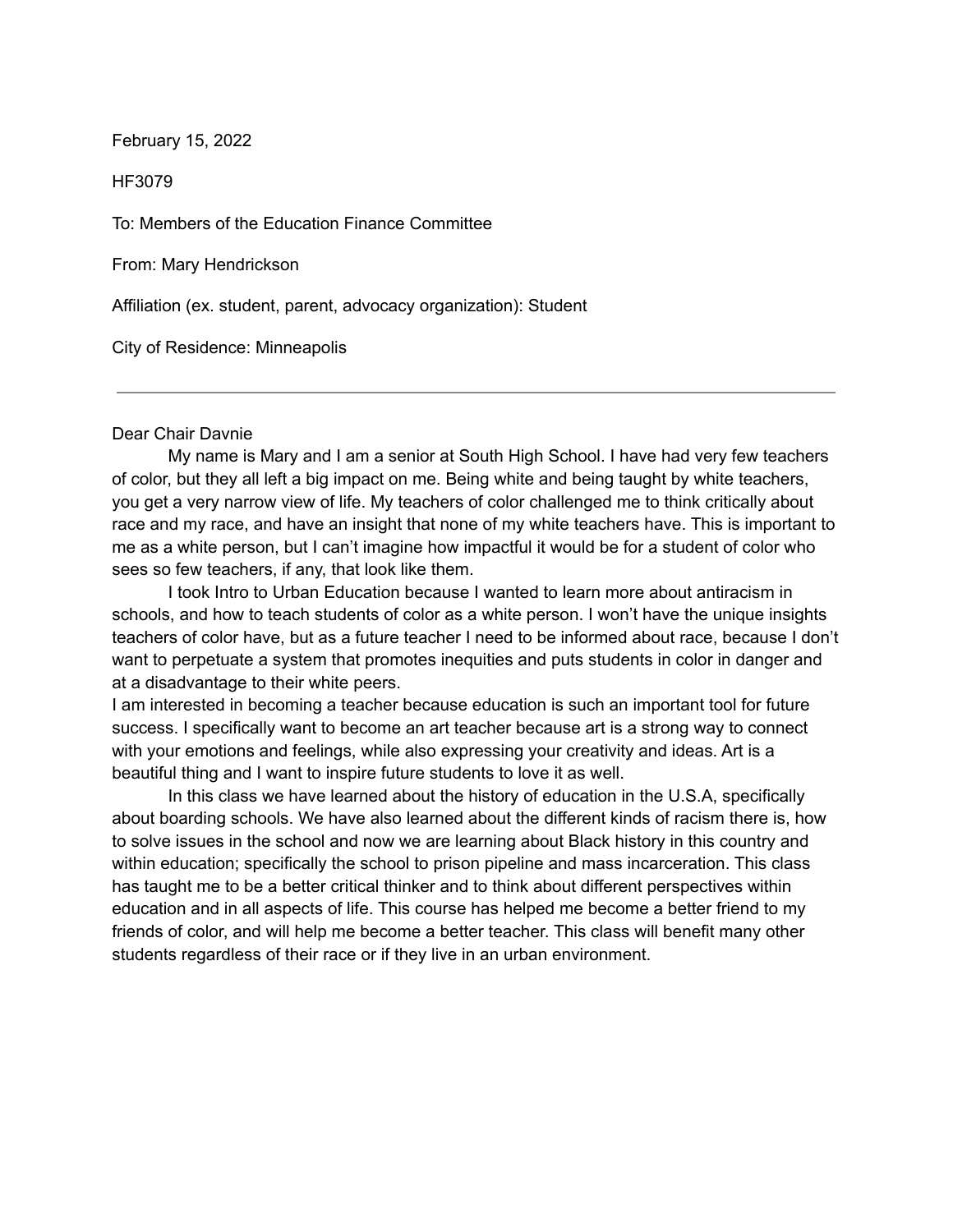

Date of Hearing & Bill Number: February 16, 2022 at 10:30 AM HF3079 To: Members of the Education Finance Committee From: Kevin Xiong, Executive Director Affiliation (ex. student, parent, advocacy organization): New Millennium Academy City of Residence: Brooklyn Center, Minnesota

New Millennium Academy is a public charter school that serves the greater suburbs of north Minneapolis (Brooklyn Center, Brooklyn Park, etc.). We regularly enroll 800 scholars every academic year where 99% of our families are Hmong, immigrants and/or refugees.

It has become a continuous struggle to find, employ and even sustain our BIPOC teachers. It is one of our utmost priorities that our teachers and staff members reflect our scholar and family population. Currently, only about 30% of our teacher population reflects our scholar and family's lived experiences, yet many of our educational assistants (about 90%) reflect our scholars and family's lived experiences. Our hope is to create a pathway for our educational assistants to become licensed teachers. We recently launched our Pathway to Classroom initiatives that provide our educational assistants with stipends to continue their education to become teachers.

We have continuously applied for the Minnesota Department of Education's Grow Your Own grant, yet due to the limited available funds, we did not receive the grant. We encourage the members of the Education Finance Committee to increase the available funds and to support HF3079 so that eventually, our educational assistants can become licensed teachers within the state of Minnesota.

We look forward to seeing this bill pass and to seeing the appropriated funds of HF3079 increase.

Sincerely,

Kevin Xiong, Executive Director



5105 Brooklyn Blvd., Brooklyn Center, MN 55429 Office: (763) 235-7900 | Fax: (763) 235-7979 www.newmillenniumacademy.org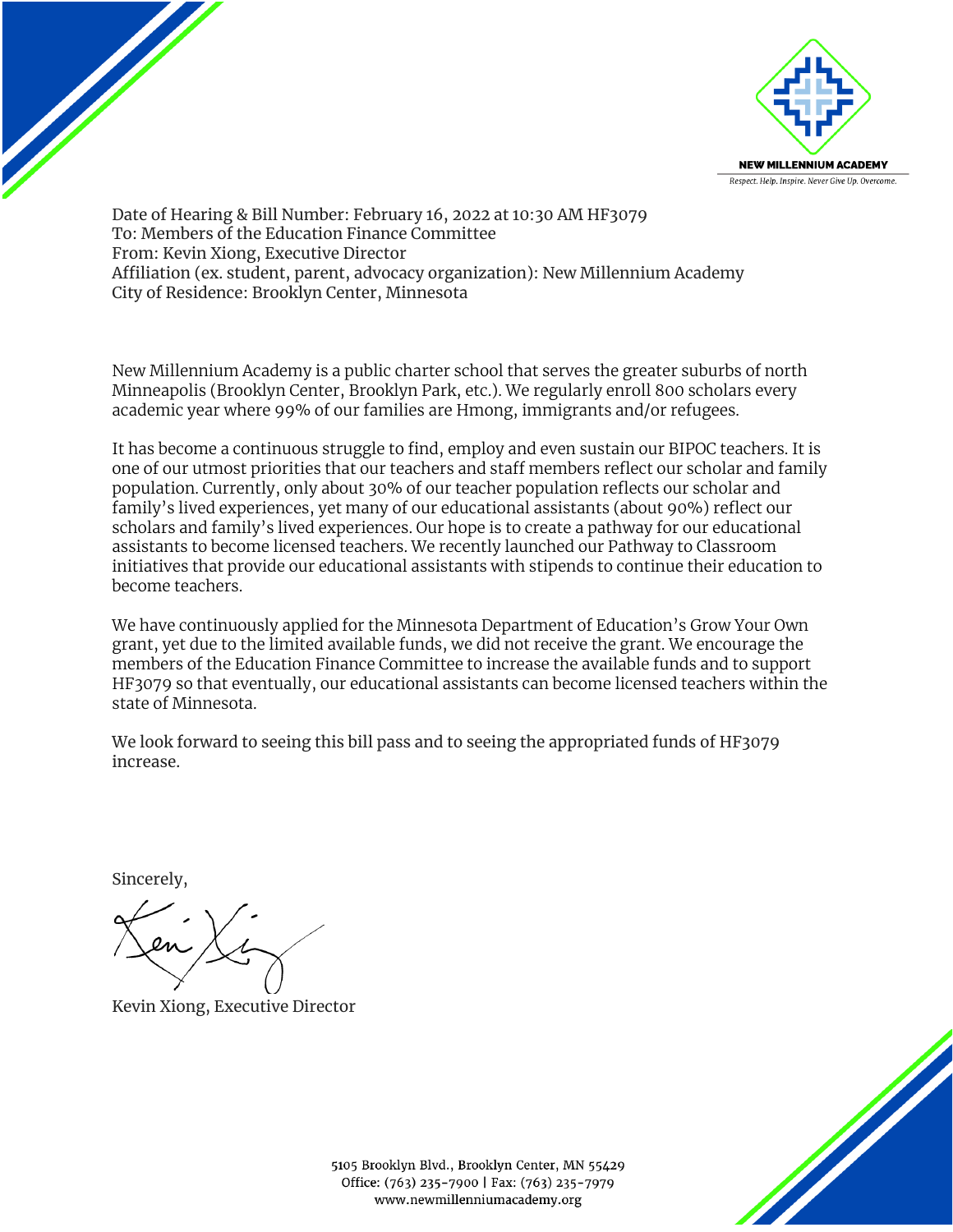HF3079

To: Members of the Education Finance Committee

From: Rani Nasim

Affiliation (ex. student, parent, advocacy organization): Student

City of Residence: Minneapolis

### **Dear Chair Davnie,**

My name is Rani and I am a 12th grader at South High in Minneapolis.I have only had a few teachers of color throughout my school life, one of them sharing the same ethnicity as me. My teachers that were white had a hard time teaching about topics such as history and even talking about current events because they were too uncomfortable to talk about these topics. Throughout my school life, I've noticed that the white teachers constantly punished and suspended students of color more than they do to white students. These teachers did not even try to look at the inequities happening in schools, they didn't want to acknowledge how they themselves were causing the inequities inside the classroom and learning.

I enrolled in Intro to Urban Ed because I was aware of these disparities and inequities caused by the schools and white teachers. I saw how few teachers of color I actually had and how having no teachers of color in a school affects students of color. I didn't want to be ignorant of these issues currently built into our schools. I wanted to learn how to involve healing inside a classroom and how to strengthen identity in a classroom and society.

I want to become a teacher because I want to make a positive impact on students, their learning, and their time in school.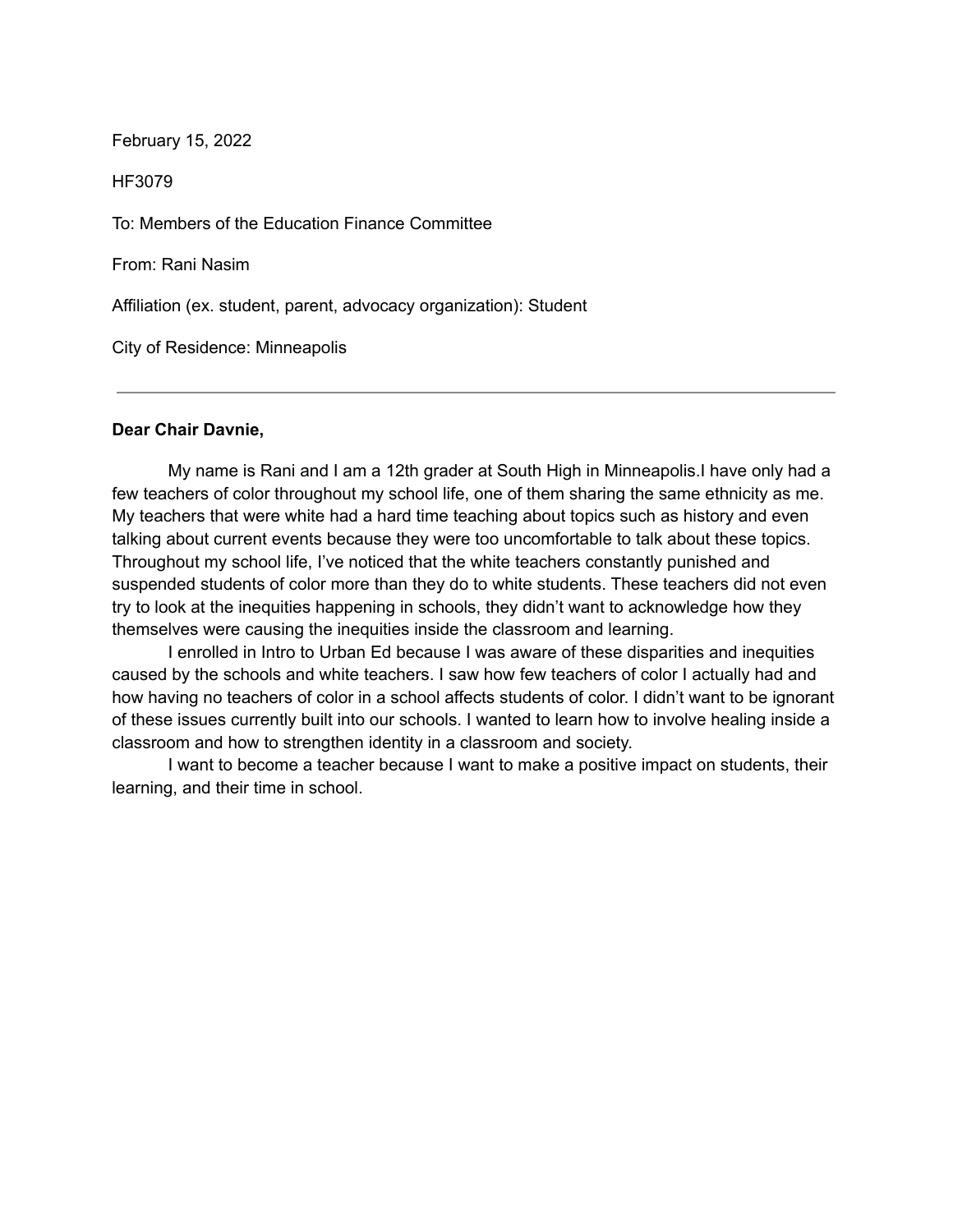HF3079

To: Members of the Education Finance Committee

From: South High School

Affiliation (ex. student, parent, advocacy organization):

City of Residence: Minneapolis

# **Dear Chair Davnie**

I am a 12th grader at South High and I haven't seen a lot of teachers of color but I wish we had more teachers of color because they understand me more. I enrolled in the Introduction to Urban Education course because it helps me work with different people who have different color skin and cultures. Although I am not interested in becoming a teacher, I want to become a nurse and this class has helped me to learn how to work with different kinds of people that I will need to work with.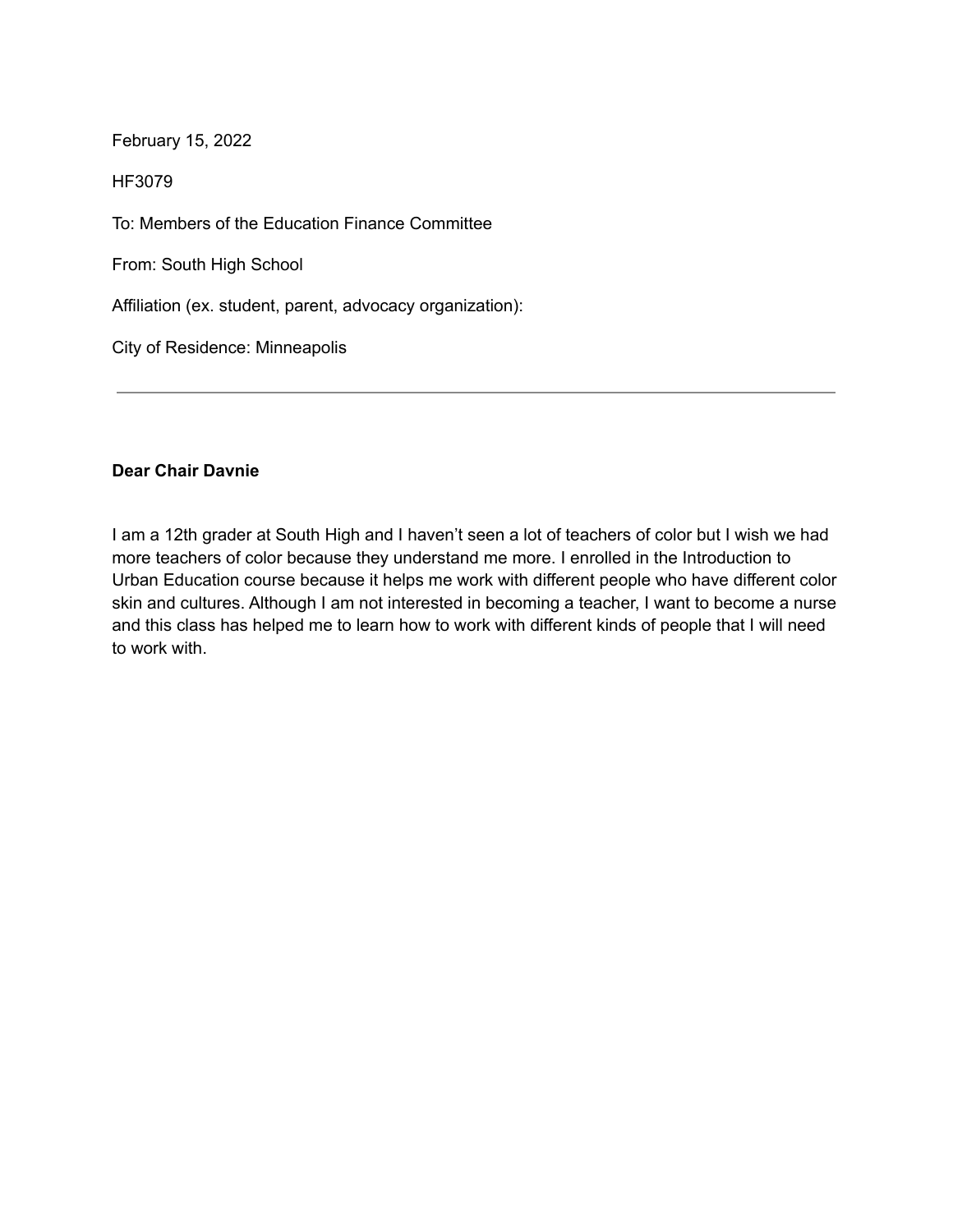HF3079

To: Members of the Education Finance Committee

From: Ryan Fratzke

Affiliation (ex. student, parent, advocacy organization): Student

City of Residence: Farmington

Dear Chair Davnie

Currently, I only have one teacher of color and she connects with my class pretty well. If she needs the class's attention we always listen, when she tells stories about minorities and people of color we pay attention because she does a great job of including a time in history or a certain lesson that's valuable to teaching. It's even better since this is a class dedicated to urban education.

I picked the Intro to Urban Education class to get more college credit, I also wanted to learn more about teaching and the history behind colored teaching/education. Being a teacher would be interesting because you tone your skills for a certain subject and it'll also develop better social and teaching skills.

We are learning about the incarceration history and how prisons and jails affected the view of future generations for minorities, specifically African American, and how this links to our education system. I hope more high schools have classes like this in the future.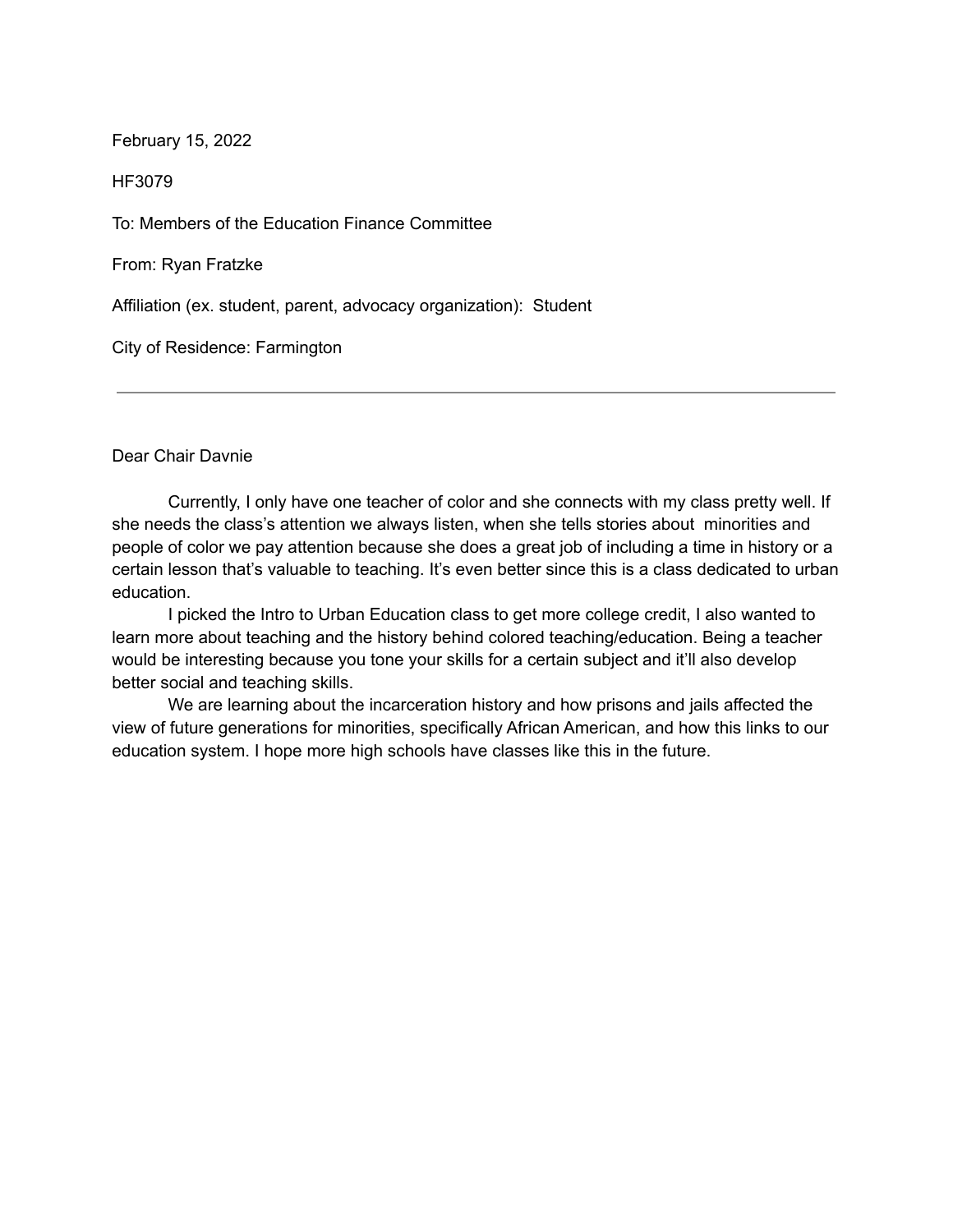Date of Hearing & Bill Number: **Wednesday, February 16, 2022 at 10:30 AM** To: Members of the Education Finance Committee From: Tracy Stokes-Hernandez, Laura Maki, Maria-Renee Grigsby and Elizabeth Finsness Affiliation: Minnesota State University, Mankato City of Residence: Mankato

With funding from the Collaborative Urban and Greater Minnesota Educators of Color grant, the College of Education has provided direct financial support to students. By asking students what they need to be successful in their programs, we learned what that lack of financial aid and unexpected financial expenses outside of tuition (licensure and testing fees) hinder students' progress. The goal of the financial support is to relieve some of the financial burden of program completion and make connections with students of color to ensure their progress through their licensure program is not inhibited by institutional barriers. We were extremely grateful to receive a second round of CUGMEC funding in 2021, but disappointed by the huge decrease in funds from 2020 to 2021.

In 2020, we received \$140,000 in total funds with \$100,800 for scholarships to students of color and American Indian students. With those funds, we have awarded 44 scholarships ranging from \$2,000 to \$8,000 to help alleviate the financial burden of tuition. Grant funds were also used to hire MTLE test prep instructors to help students prepare for the licensure exams and to purchase MTLE test vouchers. To date, we have provided 59 students of color and American Indian students with at least one MTLE test voucher. Funds were also used to purchase textbooks for students unable to financially meet this essential need.

Between fall 2020 and spring 2022, 77 students of color and American Indian students (from among 88 applicants) received scholarships or test vouchers from the CUGMEC grant. We know this funding has impacted student retention and persistence. Since 2017 (the first year Mankato received CUGMEC funds), the number of students of color and American Indian students completing teacher preparation programs has grown from an average of 19 (2017- 2018) to 33 (2019-2021) per year. Even with over \$100,000 to award in scholarships, we could not meet the needs of all students of color and American Indian students in our teacher preparation programs.

In contrast to the 2020 CUGMEC award, Mankato's 2021 award totaled \$55,000 with \$45,000 to scholarships for students of color and American Indian students and the remainder to purchase MTLE test vouchers. Due to the drastic decrease in funding, we did not budget for MTLE test prep sessions. Additionally, due to the decrease in funding, the number of students of color and American Indian students we can support has drastically decreased compared to the previous funding cycle.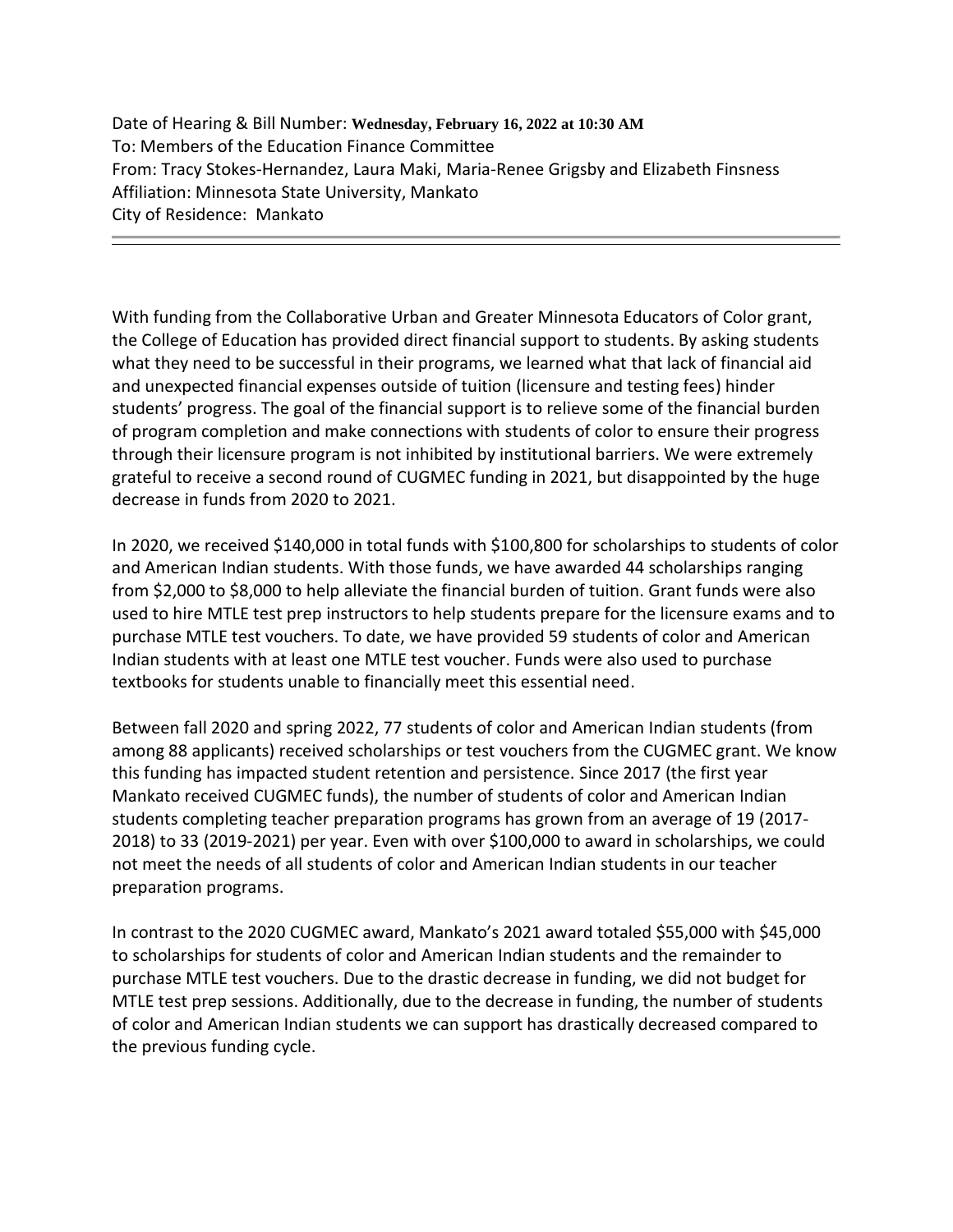It is imperative that the CUGMEC funding be increased if we truly want to increase the number of students of color and American Indian students who enter the teaching workforce. Students of color and American Indian students need financial resources to support their retention and persistence to program completion and full licensure. Without the CUGMEC funding, teacher preparation programs are limited in the financial support necessary for student success. It is because of the expressed needs of each of our students, that we ask for an increase in funding to help more students complete teacher preparation programs.

On behalf of the College of Education students: Tracy Stokes-Hernandez, Laura Maki, and Elizabeth Finsness Collaborative Urban and Greater Minnesota Educators of Color Grant Co-Investigators Minnesota State University, Mankato

*Please record your written testimony here and return this to sarah.burt@hosue.mn as an OCR compliant .pdf (optical character recognition)*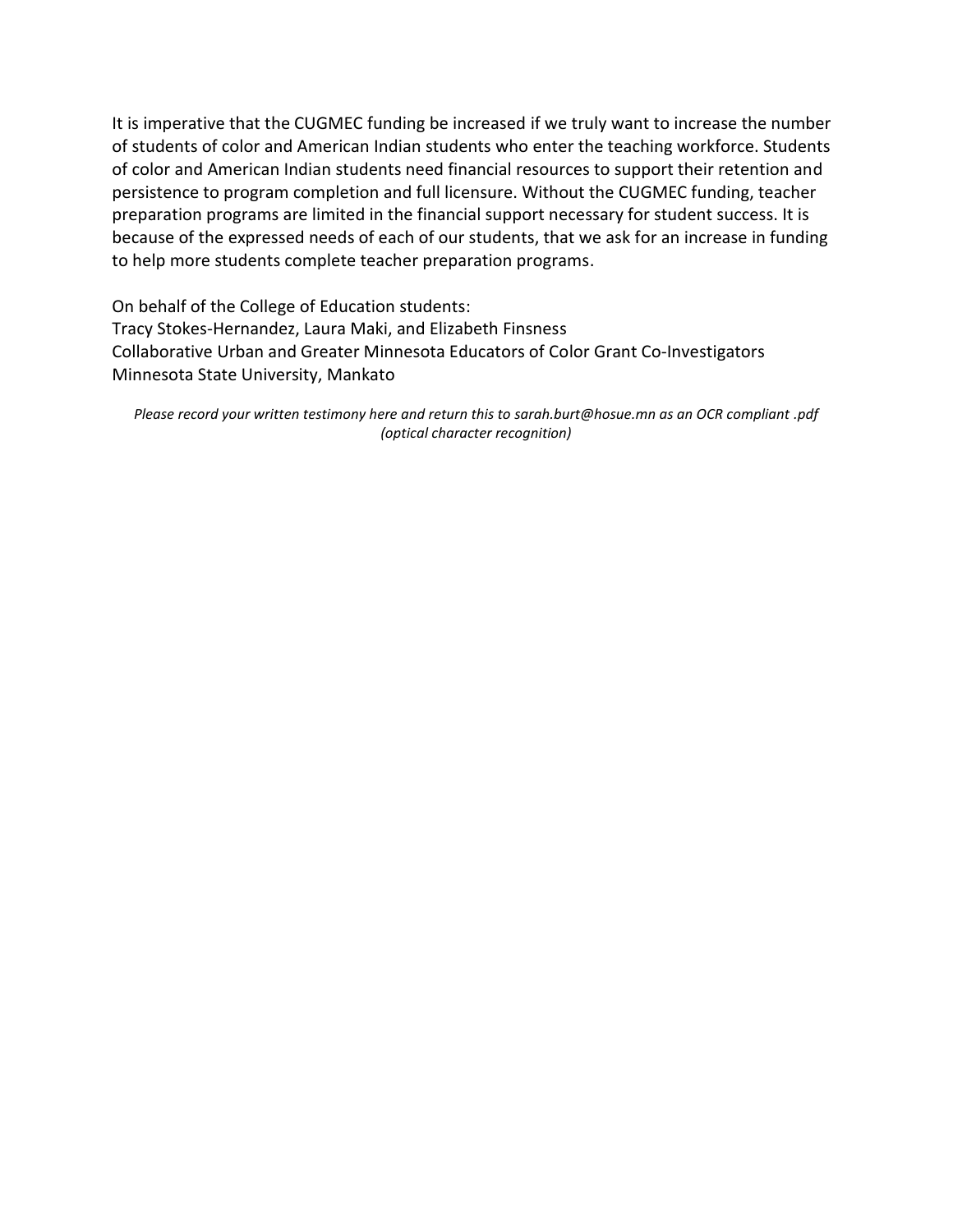Date of Hearing & Bill Number: HF3079 To: Members of the Education Finance Committee From: Dr. LeAnne Johnson on behalf of Special Education Programs at the University of Minnesota Affiliation (ex. student, parent, advocacy organization): Coordinator of a State Approved Teacher Preparation Program (University of Minnesota - Twin Cities) City of Residence: Golden Valley/Minneapolis

This testimony is provided on behalf of Special Education Programs at the University of Minnesota-Twin Cities in advocacy for increasing the state appropriation for Minnesota's Grow Your Own Grant program.

From the 2021 Minnesota Teacher Supply and Demand Report prepared by Minnesota's Professional Educator Licensing and Standards Board, there were three findings that are particularly notable in supporting increased funding for the Grow Your Own teacher preparation grant program:

- 1. The highest unmet demand is for professionally licensed special education teachers (e.g., Academic and Behavioral Strategist, Autism Spectrum Disorder, Emotional Behavioral Disorders, etc.) - a demand that is pervasive across the state and has persisted for decades despite previous investments.
- 2. For the 2018-2019 academic year, of the 3,261 candidates from all areas of teacher licensure that completed a Minnesota licensure program, 85% identified as white - an issue that has also persisted for decades.
- 3. The vast majority of districts (70%) report being significantly to very significantly impacted by teacher shortages; with 84% believing there are somewhat to significantly fewer teachers than five years ago.

Other investments, such as MN Teacher Candidate Grants, Federal TEACH Grants, and Collaborative Urban and Greater Minnesota Educator Grants, are contributing to efforts to increase Minnesota's teacher supply, but they are insufficient. These programs are helpful to individuals who have already found a pathway to licensure within a teacher preparation program, but these are isolated investments. The Grow Your Own Grants Program creates an opportunity for systemic innovation and new pathways to licensure for individuals who may not otherwise see it as feasible or attainable. For stories of how the University of Minnesota has historically partnered with school districts to create new pathways for diverse groups of new teachers (supported in part by a Grow Your Own funding), see the "Multiple Pathways to Teaching" story published by the University of Minnesota's CEHD Connect [\(http://connect.cehd.umn.edu/pathways-to-teaching/\)](http://connect.cehd.umn.edu/pathways-to-teaching/).

#### **Empowering School Systems to Elevate Local Assets**

School systems throughout our state have localized assets that they should be empowered to leverage as they design pathways to teacher licensure that meet their localized needs. Though we strongly advocate for partnerships between school systems and institutions of higher education (IHEs) when preparing future teachers, our own partnerships have taught us the value in school systems having the flexibility to design tailored solutions. For example, Grow Your Own grant funds may be used by a single school system to pay tuition costs for a paraprofessional to obtain a teaching license for Deaf and Hard of Hearing at one IHE while also supporting several other school staff to participate in intensive mentoring and preparation to obtain a license for Emotional and Behavioral Disorders from another IHE. Further, school systems can use Grow Your Own funds to identify individuals within their own communities (e.g., high school students, school support staff, cultural or faith leaders, etc.) who may receive mentoring, local professional learning experiences, and financial support to obtain a teaching license as they stay and continue their service to their community, thereby addressing a substantial issue associated with teacher retention in rural areas. Simply, Grow Your Own grants fund flexible solutions to meet local needs through supportive IHE partnerships.

#### **Prioritizing Access to High Quality Teacher Preparation**